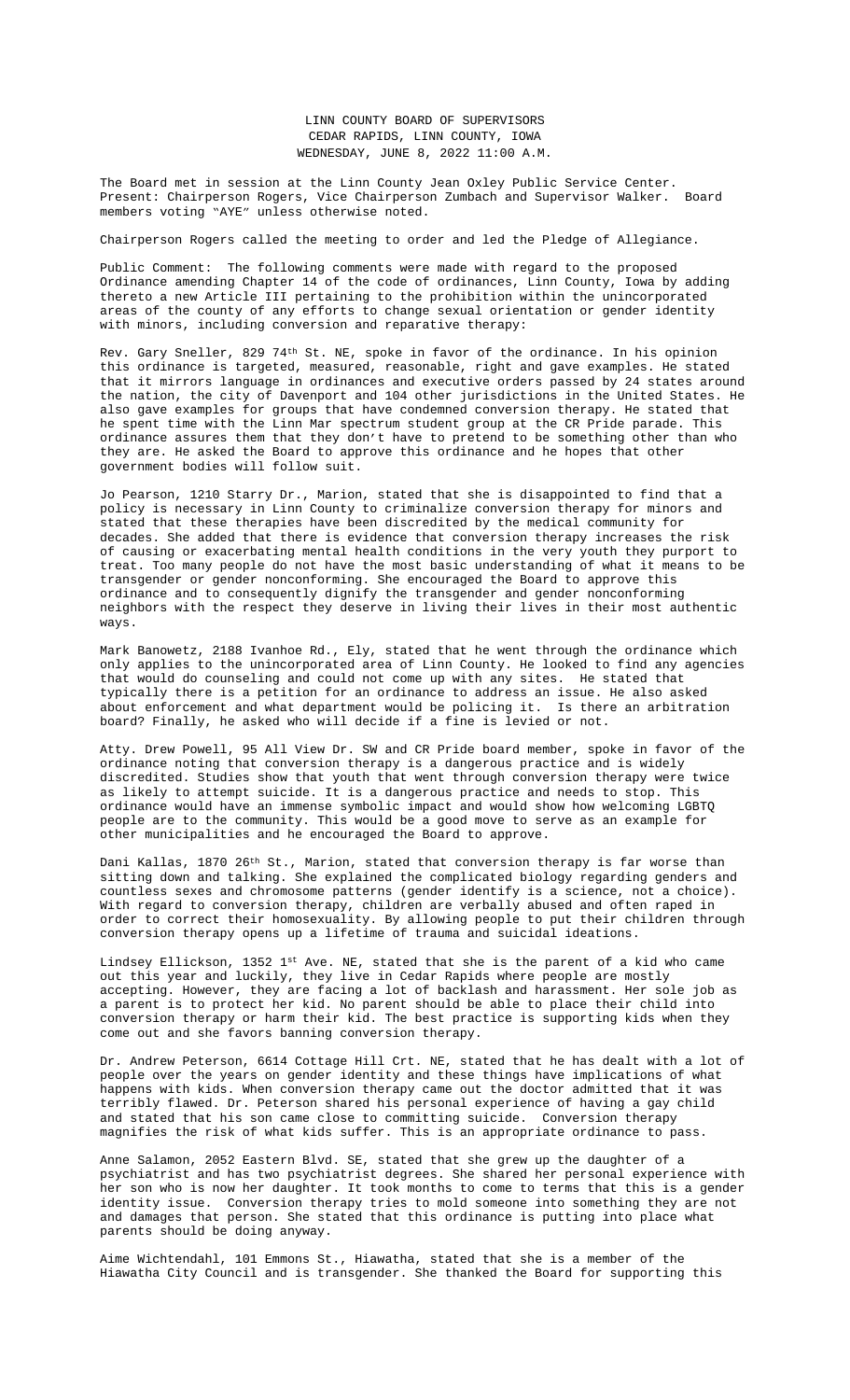applauds the Board for bringing this up and urged the passage.

Susan Benderson, 4141 Elk Horn Dr. CR, Vice Chair of the Linn County Stonewall Democrats, stated that she is speaking on behalf of more than 100 families and individuals that are in the LGBTQ community. She is in favor of the proposed amendment. She stated that conversion therapy is a range of dangerous and discredited practices and is rejected by every mainstream medical and mental health organization. Minors are especially vulnerable and are five times more likely to commit suicide. Conversion therapy should be a crime. She asked the Board to adopt the ordinance.

Mandy Blotner, 6508 Boxwood Ln. NE, stated that she is a sexual assault advocate and worked with clients that had conversion therapy. She stated that the trauma from conversion therapy will never be forgotten. She works with them to try to deal and cope with that. She personally has a child that came out and it has been a struggle within the community. She is advocating for the kids that do not have the support that her child has. She asked the Board to ban this horrible torturing practice.

Joe Stutler, 2647 29th Ave., Marion, stated that he is a disabled combat veteran and suffers from lasting effects of a traumatic brain injury that he received in the Gulf War. The Board should look at dealing with specific anxiety related issues such as DSM5 regarding phobia anxiety related issues. He asked the Board to look at the folks that are opposed to this issue because of their phobias. They need help too.

Clair Ammons, 926 Ashford Dr. NE, presented data related to research on gender dysphoria. Banning conversion therapy helps support the mental health wellbeing of the Trans youth. Additionally, even if conversion therapy is not in the unincorporated areas, it is symbolic and a valuable message.

Kat Power, 2030 Sunland Dr. SE, stated that she stands in support of a ban on conversion therapy; supports the LGBTQ students at Linn Mar school as a faculty advisor of the gay/straight alliance; supports all LGBTQ people and supports herself as she was born this way. She asked the Board to pass the ordinance and help protect the youth from abuse disguised as therapy.

Casey Pick, Atty. for the Trevor Project based in Washington DC, stated that the Trevor Project is the world's largest provider of suicide prevention and mental health services for the LGBTQ young people. They served over 1,200 from Iowa last year or 7% of the LGBTQ youth in Iowa that seriously consider suicide in Iowa. They are dedicated to seeing the end of conversion therapy. Statistics were provided regarding experiences with conversion therapy or threatened with conversion therapy.

Jordan Mix, 103 SW 3<sup>rd</sup> St in DM, Iowa Safe Schools, stated that they proposed this ordinance. Repeatedly research has shown conversion therapy does not work. Those victimized by conversion therapy (overwhelmingly youth) are at a higher risk of depression, anxiety and other mental health outcomes. Banning this mid-evil practice should be a no-brainer and she urged the Board to support this in order to protect the youth.

Motion by Rogers, seconded by Walker to approve Consent Agenda as follows:

## Resolution 2022-6-90

A Final Plat approving a final plat to be named Timber Creek Second Addition, case JF22-0014. The following description is a summary of Resolution No.2022-6-90 as [passed and approved by Linn County Board of Supervisors, effective June 8, 2022.](https://lgbtqbar.org/annual/conference-speakers/casey-pick-2/)  Timber Creek [Second](https://lgbtqbar.org/annual/conference-speakers/casey-pick-2/) Ad[dition](https://lgbtqbar.org/annual/conference-speakers/casey-pick-2/) (Case # [JF22-0014\)](https://lgbtqbar.org/annual/conference-speakers/casey-pick-2/) to Linn County, Iowa, containi[ng](https://lgbtqbar.org/annual/conference-speakers/casey-pick-2/) two (2) lots, [numbered](https://lgbtqbar.org/annual/conference-speakers/casey-pick-2/) lot 1 and [lettered](https://lgbtqbar.org/annual/conference-speakers/casey-pick-2/) outlot A, a [subdivision](https://lgbtqbar.org/annual/conference-speakers/casey-pick-2/) of real estate located in the SWSE of Section 24, [Township](https://lgbtqbar.org/annual/conference-speakers/casey-pick-2/) 84 North, Range 8 West of the 5th P.M., Linn County, Iowa, [described](https://lgbtqbar.org/annual/conference-speakers/casey-pick-2/) as follows: Lot 26, Timber Creek [Addition](https://lgbtqbar.org/annual/conference-speakers/casey-pick-2/) i[n](https://lgbtqbar.org/annual/conference-speakers/casey-pick-2/) Linn [County,](https://lgbtqbar.org/annual/conference-speakers/casey-pick-2/) Iowa.

The full text of the Resolution may be inspected in the Linn County Auditor's [Office located at 935 Second Street SW, Cedar Rapids, Iowa, during regular](https://lgbtqbar.org/annual/conference-speakers/casey-pick-2/)  [business hours, 8:00 a.m. to 4:30 p.m. Monday through Friday or on the Linn Count](https://lgbtqbar.org/annual/conference-speakers/casey-pick-2/)y [website at www.linncountyiowa.gov](https://lgbtqbar.org/annual/conference-speakers/casey-pick-2/)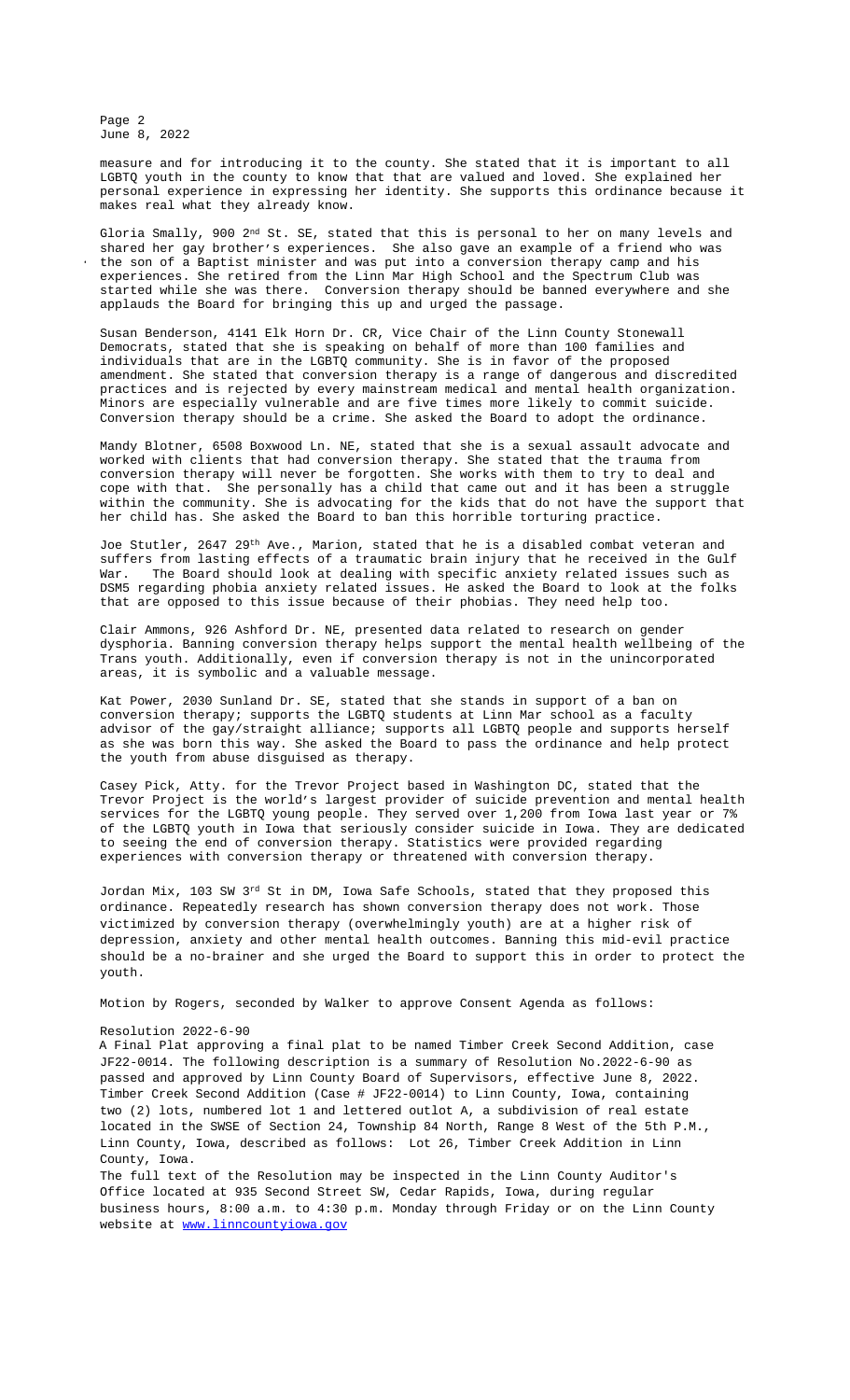of the Northeast  $\frac{1}{2}$  of Section 17, Township 86 North, Range 7 West of the  $5$  T.M., Linn County, Iowa. Subdivision contains 40.63 acres. The full text of the Resolution may be inspected in the Linn County Auditor's Office located at 935 Second Street SW, Cedar Rapids, Iowa, during regular business hours, 8:00 a.m. to 4:30 p.m. Monday through Friday or on the Linn County website at www.linncountyiowa.gov.

Resolution 2022-6-92 A Resolution approving a Residential Parcel Split to be named Randall First Addition, case JPS21-0022. The following description is a summary of Resolution No.2022-6-92 as passed and approved by Linn County Board of Supervisors, effective June 8, 2022.

Randall First Addition (Case # JPS21-0022) to Linn County, Iowa, containing two (2) lots, numbered Lot 1, and lettered Lot A, a subdivision of real estate located in the SENE of Section 21, Township 84 North, Range 5 West of the 5th P.M., Linn County, Iowa, described as follows: Commencing as a point of reference at the E ¼ corner of said Section 21; thence N01  $^{\circ}53'49''$ W along the east line of said SE4 NE4, 322.99 feet to the Point of Beginning; thence S87°53'09"W, 396.00 feet; thence N03°08'41 "W, 1010.15 feet; thence N87°53'04"E, 418.00 feet to said east line; thence S01 °53'49"E along said east line, 1010.00 feet to the Point of Beginning, containing 9.44 acres which includes 0.93 acres of road right of way. The full text of the Resolution may be inspected in the Linn County Auditor's Office located at 935 Second Street SW, Cedar Rapids, Iowa, during regular business hours, 8:00 a.m. to 4:30 p.m. Monday through Friday or on the Linn County website at [www.linncountyiowa.gov.](http://www.linncountyiowa.gov.)

Resolution 2022-6-93 AUTHORIZE CONVEYANCE OF VACANT REAL PROPERTY WHEREAS, the Board of Supervisors, Linn County, Iowa, is empowered under §331.361, Code of Iowa, to dispose of the interest of Linn County, in real property, and, WHEREAS, the Board of Supervisors, Linn County, Iowa, has title in vacant real property described as: LEGAL DESCRIPTION Hull's 3rd Out Lot C N 1' S 59' Lot 9 & N 1' S 59' W 24' Lot 10, Cedar Rapids, Linn County, Iowa. Quit claim all that part of said property described as Hull's 3rd Out Lot C N 1' S 59' Lot 9 & N 1' S 59' W 24' Lot 10, Cedar Rapids, Linn County, Iowa . Said area contains 0.002 acres more or less, subject to easement and restrictions of record, and WHEREAS, City of Cedar Rapids, Iowa, owner of real property adjacent to the above described parcel desire to obtain whatever interest Linn County, Iowa may have in the above described parcel, and WHEREAS, the Board of Supervisors, Linn County, Iowa, has pursuant to §331.361, Code of Iowa, conducted a public hearing upon the proposal to convey by gift through quit claim deed whatever interest Linn County, Iowa, may have in the above described parcel. NOW, THEREFORE, BE IT AND IT IS HEREBY RESOLVED by the Board of Supervisors, Linn County, Iowa, this date met in lawful session that whatever interest Linn County, Iowa, may have in the above described parcel shall be conveyed to City of Cedar Rapids, Io[wa, owner of real propert](http://www.linncountyiowa.gov.)y adjacent to the above described parcel, by quit claim deed. BE IT FURTHER RESOLVED that the Chairperson of the Board of Supervisors, Linn County, Iowa, hereby authorize to execute said quit claim deed conveying whatever interest Linn County, Iowa, may have in the above described parcel to City of Cedar Rapids, Iowa. Resolution 2022-6-94 APPROVE QUIT CLAIM DEED

WHEREAS, there is presented to the Board of Supervisors, Linn County, Iowa, for its approval, a quit claim deed executed and acknowledged by Ben Rogers, Chairperson of the Board of Supervisors, Linn County, Iowa, and Joel D. Miller, County Auditor of Linn County, Iowa, conveying the interests of Linn County, Iowa, to City of Cedar Rapids, and WHEREAS, said deed conveys the following real estate described as follows: LEGAL DESCRIPTION Hull's 3rd Out Lot C N 1' S 59' Lot 9 & N 1' S 59' W 24' Lot 10, Cedar Rapids, Linn County, Iowa. Said area contains 0.002 acres more or less, subject to easement and restrictions of record, and WHEREAS, said deed was executed by Ben Rogers, Chairperson of the Board of Supervisors, Linn County, Iowa, and Joel D. Miller, County Auditor of Linn County, Iowa, pursuant to resolution 2022-6-93 adopted by the Board of Supervisors, Linn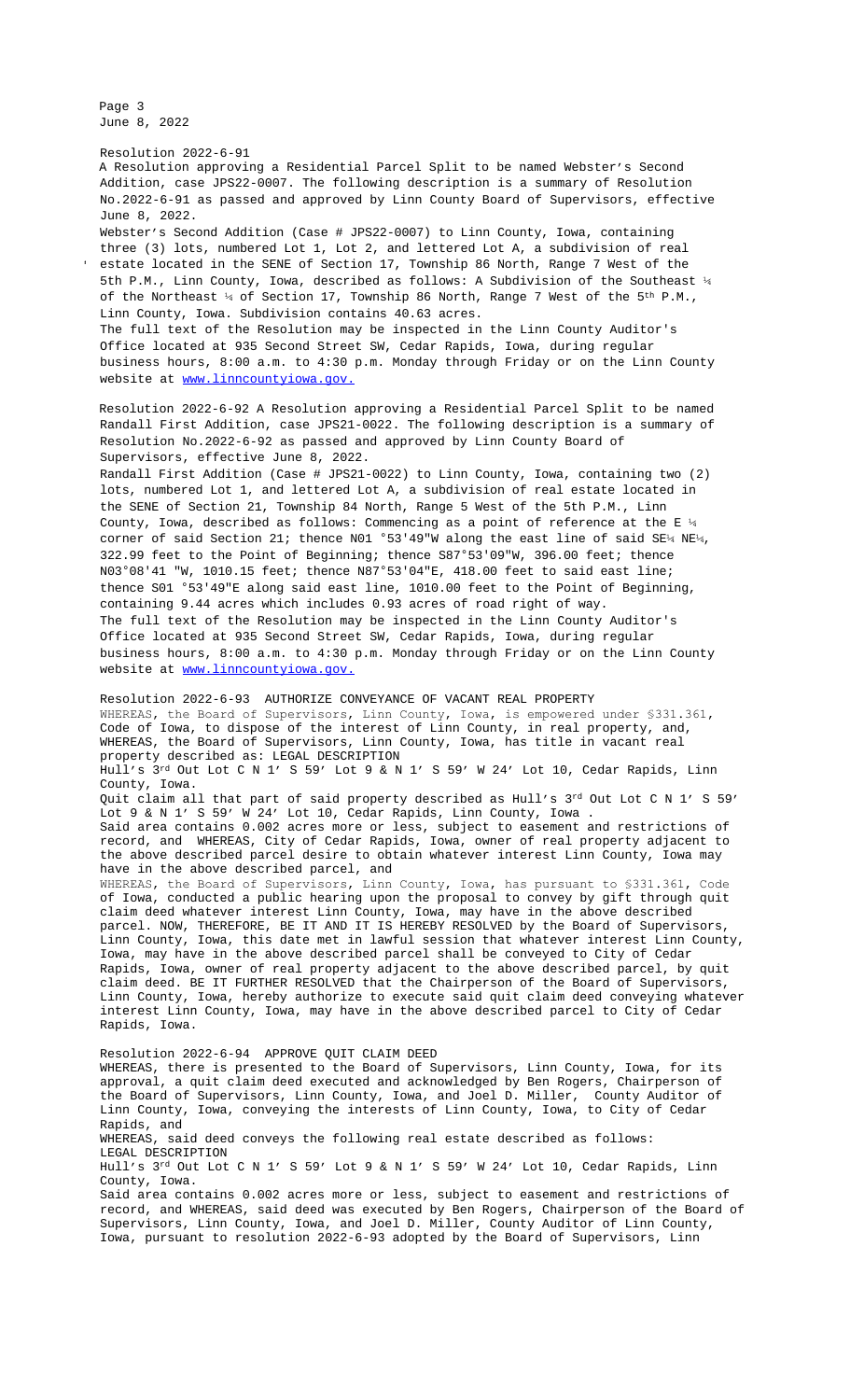Control Policy to provide funding from Iowa Byrne Justice Assistance Grant to the Mental Health Access Center and sub-contractor, Foundation 2.

Approve and authorize Chair to sign an American Rescue Plan Act (ARPA) Subaward Agreement between Linn County and the Kids First Law Center for Advocacy for Children of High-Conflict Divorce in the amount of \$20,000.00.

Approve and authorize Chair to sign an American Rescue Plan Act (ARPA) Subaward Agreement between Linn County and the Kids First Law Center for Restorative Justice Prevents Youth Violence in the amount of \$100,000.00.

Approve and authorize Chair to sign a First Amendment to the Iowa Child Abuse Prevention Program (ICAPP)- Parent Development Services contract between the Linn County and the Department of Human Services extending from July 1, 2022 through June 30, 2023.

Approve and authorize Chair to sign a Quit Claim Deed to Ci[ty of Cedar Rapids of Linn](Documents/6-6%20&%206-8%20LIFTS%20FY23%20Contract.pdf) County, Iowa's interest in Hull's 3rd Out Lot C N 1' S 59' Lot 9 & N 1' S 59' W 24' Lot 10, Cedar Rapids, Linn County, Iowa by gift.

Motion by Rogers, seconded by Walke[r to approve minutes of June 6, 2022 as printed.](Documents/6-8%20Certified%20Assurances%202022%20June%20Fillable-JAG%20FY23.pdf)

[Motion by Rogers, seconded](Documents/6-8%20ODCP%20Standard%20Grant%20Conditions%20June%202022%20Fillable%20Form-Jag%20FY23.pdf) [by Walker to approve Cl](Documents/6-8%20Iowa%20Byrne%20Linn%20Cover%20Page-FY23.pdf)aims for AP checks #71007276 - #71007316 in the amt. of \$70,429.09 and AP ACH in the amt. of \$765,639.16 for a total of \$836,068.25.

Karen Heiderscheidt, Budget & Finance [Sr. Accountant, asked the Board to set a public](Documents/6-8%20ARPA%20-%20Kids%20First%20-%20Child%20Advocacy.pdf) hearing on the proposed amended budget for June 29, 2022, at 11:00am.

Motion by Rogers, seconded by Walker [to set a public hearing on the proposed amended](Documents/6-8%20ARPA%20-%20Kids%20First%20-%20Restorative%20Justice.pdf)  budget for June 29, 2022, at 11:00am.

Brent Oleson, Deputy Dir. of Policy & Comm. Relations, prese[nted for second](Documents/6-8%20ICAPP%20ACFS%2021-057%20First%20Amendment.pdf)  consideration, the ordinance amending Chapter 14 of the code of ordinances, Linn County, Iowa by adding thereto a new Article III pertaining to the prohibition within the unincorporated areas of the county of any efforts to change sexual orientation or gender identity with minors, including conversion and reparative therapy.

Chairperson Rogers stated that he has a profound sense of gratitude for those who shared their stories and the stories of their loved ones. This is maybe one of the most personal testimonies that he has had the privilege of witnessing for what this means to them and their loved ones. Linn County can become the 105<sup>th</sup> community in the nation to ban this type of therapy.

Supervisor Walker thanked everyone who shared his or her thoughts and personal stories. He also thanked the individuals that see things differently and brought their questions to the Board's attention. He clarified something that Supervisor Zumbach brought up on Monday regarding who brought this to his attention, and stated that it was Iowa Safe Schools an[d wanted to ac](Documents/6-8%20Budget%20Notice%20of%20Public%20Hearing.pdf)knowledge that. He also stated that when this was first brought up, they had hoped that other municipalities would join them in this effort. Unfortunately, there was not a lot of interest in doing that. If this ordinance does pass, he hopes that it will inspire and encourage other govern[ments in](Documents/6-8%20Budget%20Notice%20of%20Public%20Hearing.pdf) Linn County and at the state level. He noted that there are two experts on this subject matter that he would like to call upon.

Supervisor Zumbach stated that most e[veryone knows that he believes governm](Documents/6-6,%206-8,%206-13%20LC%20ORDINANCE%20on%20Conversion%20Therapy.pdf)ent should keep in their own lane for which they are elected. As County Supervisors, he does not believe that they can cherry pick what they decide for or don't decide for jurisdictions. This is well beyond that of a County Supervisor. He stated that nowhere in rural Linn County is this going on. He has the emails to put on file that started this last June by Damian Thompson in Des Moines. He will be voting no.

Supervisor Walker asked Dr. JoAnna Cartaya, Psychologist from Iowa City, that in her expert opinion, what is her assessment of conversation therapy.

Dr. Cartaya stated that practices such as conversion therapy or reparative therapy is under a class as sexual orientation change efforts or identify change practices. They do not legitimize these practices as a therapy and continued to give data from extensive research on the matter.